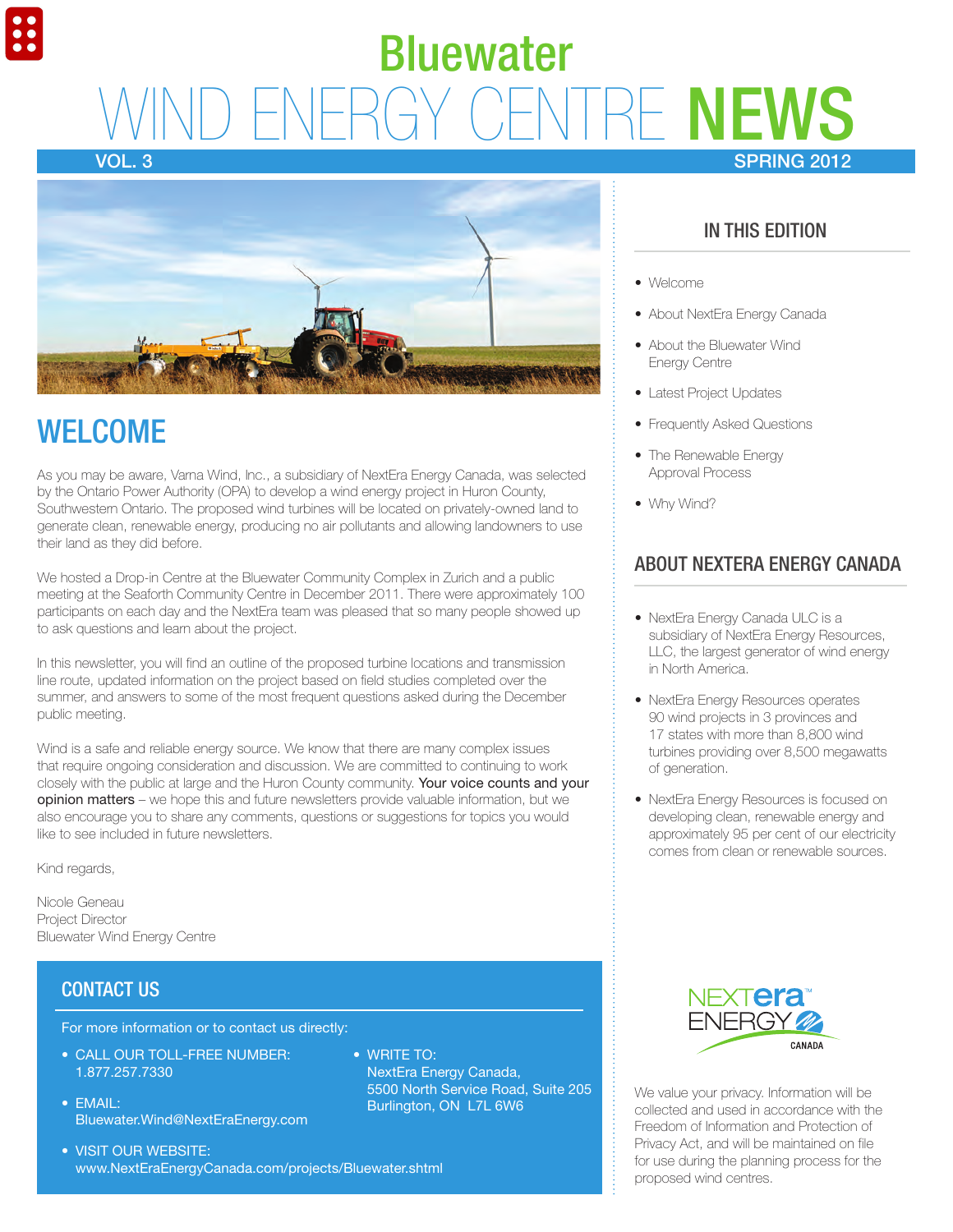# About the Bluewater Wind Energy Centre

### Location:

The Bluewater Wind Energy Centre will be located on private land in the Municipality of Bluewater, Huron County, Southwestern Ontario, and will include a transmission line extending into the Municipality of Huron East, Huron County.

This location has been specifically chosen because of the site's potential to capture energy from wind at minimal impact to the local community and environment.

As we move forward, we are committed to incorporating the highest standards in the design, construction, operation and maintenance of the wind turbines and will ensure that factors relating to the people, natural environment and local economy are included in our planning and construction processes.

### PROJECT STATUS:

Over the last year, we have been conducting archeological assessments, which mainly involve pedestrian surveys of ploughed fields to look for artifacts, as well as biological field studies for the Natural Heritage Assessment. Both findings will be reviewed as part of the REA process. The biological fieldwork includes avian surveys, water body and amphibian analyses and ecological land classification to determine what flora and fauna are located with natural features in proximity to proposed infrastructure for the project.

### economic Benefits:

For Huron County, we anticipate the project will have a positive economic impact over its 20 year lifespan - driving jobs, salaries, increased tax revenues and business activity for other industries in the area.

We estimate the proposed project will contribute \$80 million in corporate income tax, \$9 million in property tax revenue to the local County, in addition to approximately \$13 million in landowner payments. Lastly, we are in discussions regarding contributions to a Community Vibrancy Fund, established specifically in recognition of the project's broader community impact.

### Quick facts:

- We anticipate the Bluewater Wind Fnergy Centre will generate a maximum of 60-megawatts (MW) consisting of 37 wind turbines
- At maximum capacity, this project is expected to produce enough energy to power approximately 15,000 homes in Ontario.
- We estimate the project will create 150 construction jobs and 6-8 full time and local operations jobs.



## LATEST PROJECT UPDATES

### WHAT UPDATE CAN YOU PROVIDE ON THE transmission line?

In our Community Update Meeting on December 7, 2011, we explained that the Bluewater Wind Energy Centre will include a transmission line extending into the Municipality of Huron East, Huron County. The proposed 115 kilovolt (kV) transmission line will carry electricity from the project's transformer substation along Centennial and Hensall Road to the existing Hydro One Seaforth Transformer Station.

### HOW MUCH ELECTRICITY WILL THE transmission line carry?

The proposed transmission line for the Bluewater Wind Energy Centre is 115 kV. The line will be mounted on new or existing single hydro poles, constructed of wood, concrete or steel, which will be between 18 to 30 metres tall.

It is important to note that the proposed transmission line is much smaller than the 500 kV steel lattice-tower transmission line that currently runs north-south through the study area between Goshen Line and Babylon Line.

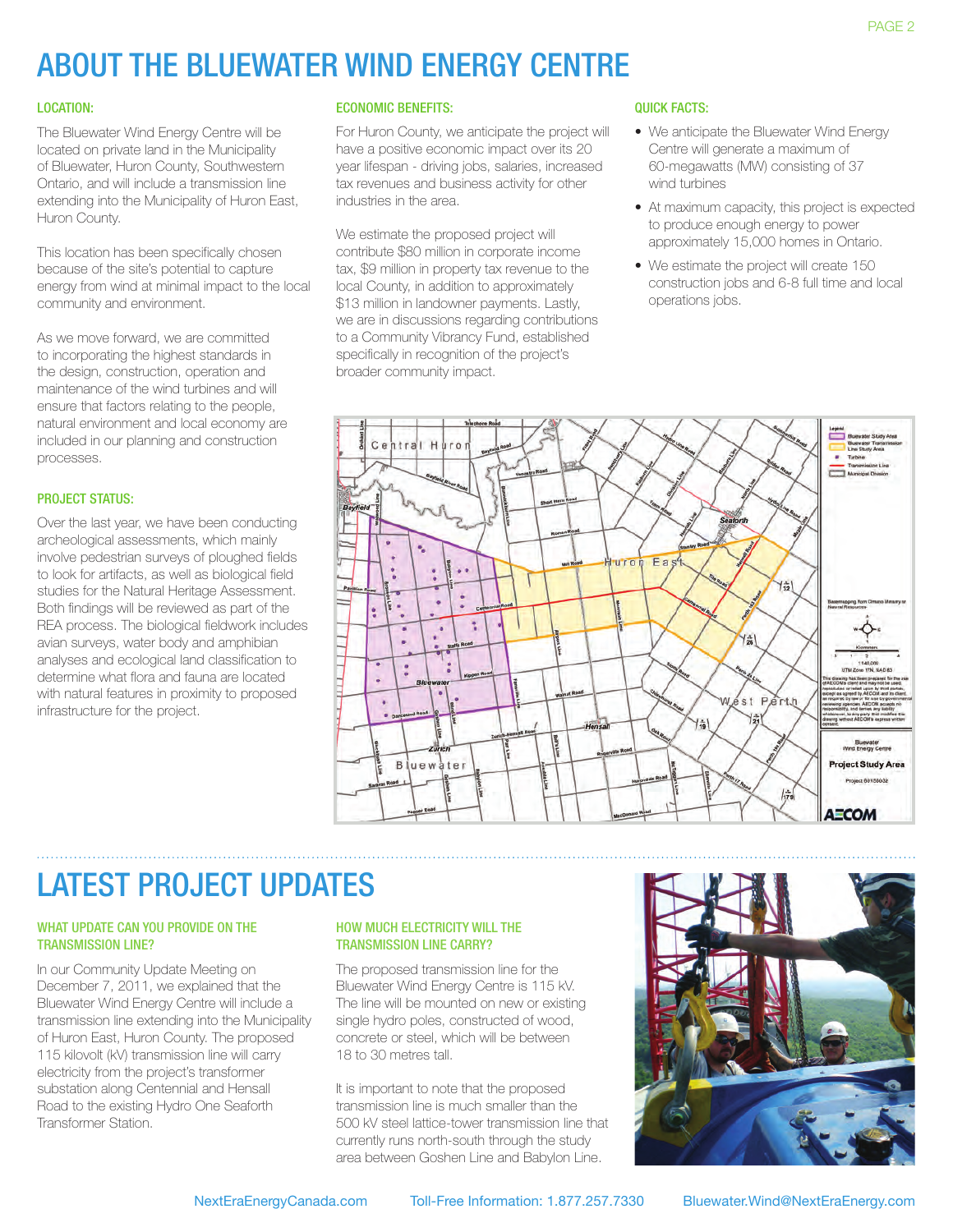# Frequently Asked Questions

Please find below an outline of some of the key issues discussed in the community meetings held in December. If you would like any further information, please do not hesitate to contact us.

#### WHAT IMPACT DO WIND TURBINES have on our health? Q:

NextEra takes concerns about human health very seriously. A:

Although much has been written about health effects associated with wind turbines, we have found no credible, scientifically peer-reviewed study that demonstrates a link between wind turbines and negative health effects.

In May 2010, the Chief Medical Officer of Health of Ontario conducted a report titled *"The Potential Health Impacts of Wind Turbines"* which states<sup>1</sup>:

"Scientific evidence available to date does not demonstrate a direct causal link between wind turbine noise and adverse health effects. The sound level from wind turbines at common residential setbacks is not sufficient to cause hearing impairment or other direct health effects, and there is no scientific evidence to date that vibration from low frequency wind turbine noise causes adverse health effects."

In "*Health effects and wind turbines: A review of the literature"*, Canadian based Loren D. Knopper and Christopher Ollson state:

"To date, no peer reviewed articles demonstrate a direct causal link between people living in proximity to modern wind turbines, the noise they emit and resulting physiological health effects."2

Canadian Wind Energy Association's *"Wind Turbine Sound and Health Effects: An Expert Panel Review"* states:

- Sound from wind turbines does not pose a risk of hearing loss or any other adverse health effect in humans;
- Sub-audible, low frequency sound and infrasound from wind turbines do not present a risk to human health;
- Some people may be annoyed at the presence of sound from wind turbines. Annoyance is not a pathological entity; and
- A major cause of concern about wind turbine sound is its fluctuating nature. Some may find this sound annoying, a reaction that depends primarily on personal characteristics as opposed to the intensity of the sound level.3

#### Q: How does the cost of wind energy compare to other energy sources?

A: The cost of wind power generation is competitive with that of other newlyinstalled power sources. Once turbines are installed, the cost of generating wind power will remain steady for decades because the cost of the fuel – wind – is free. In Ontario, energy that is generated by wind power is added to the provincial grid so the cost to consumers is the same as any other power-generating source.

While wind energy does not create additional costs, it is true that electricity prices have risen steadily across Ontario over time and this has happened for a number of reasons:

- Ontario is closing its fleet of dirty, coal-fired generation by 2014 and replacing it with cleaner, greener sources. There is a cost associated with replacing coal, which has not historically been priced to capture the broader negative externalities associated with electricity production.
- As mandated by the government, there is a pressing need to update and modernize Ontario's infrastructure, such as transmission lines which were built in the 1950s and 1960s with a useful life of 40 years. As this happens, higher charges to end-users are applied.
- Historically, the cost of generating and delivering electricity to consumers has been heavily subsidized within crown corporations. The government agencies in charge of setting fees have stated they are in the process of adjusting the fee structure to more accurately reflect the true cost of energy production.

#### Q: WILL THIS PROJECT AFFECT agricultural production?

A: No. Wind turbines occupy only a small fraction of the property where they are built, allowing land use to continue

as it did before. Farming and grazing continue undisturbed and the landowners hosting the project benefit from an added source of guaranteed income.

2 The report can be found at: http://www.ehjournal.net/ content/10/1/78

3 The report can be found at: http://www.canwea.ca/pdf/talkwind/ Wind\_Turbine\_Sound\_and\_Health\_Effects.pdf

#### WHAT IS STRAY VOLTAGE? Q:

Stray voltage results from the normal delivery and/or use of electricity usually smaller than 10 volts - that may be present between two conductive surfaces. A:

Stray voltage is related to power system faults and is generally not considered hazardous.

#### Do wind turbines cause stray voltage? Q:

A:

No. Wind energy has been incorrectly associated with stray voltage because wind turbines are often installed

in agricultural areas. Stray voltage is not a consequence of wind energy but rather changes in the use pattern of the existing electrical system.

Wind turbines are not the root of the problem, but the addition of this or any other generation source may expose faults in that system. All types of generation, including wind generation, must fully comply with utility requirements to ensure that the electricity they supply is compliant with grid standards.

Stray voltage problems require on-site inspection to avoid grounding problems and to examine power quality issues with the distribution utility.

#### Q: WHAT IS BEING DONE TO minimize stray voltage across these transmission lines?

A: NextEra Energy Canada will adopt industry best practices at all times to minimize the risk of stray voltage and ensure our projects are built and maintained within acceptable levels as prescribed by the local safety code.

While NextEra Energy Canada does not intend to connect the Bluewater Energy Centre to the local distribution system that serves barns and houses in the area, we are aware that transmission lines in close proximity to local distribution lines can induce current on the distribution lines if not designed properly. To address this, we are already working closely with Hydro One to minimize the impact on local distribution customers.

<sup>1</sup> The report can be found at: http://www.health.gov.on.ca/en/public/ publications/ministry\_reports/wind\_turbine/wind\_turbine.pdf